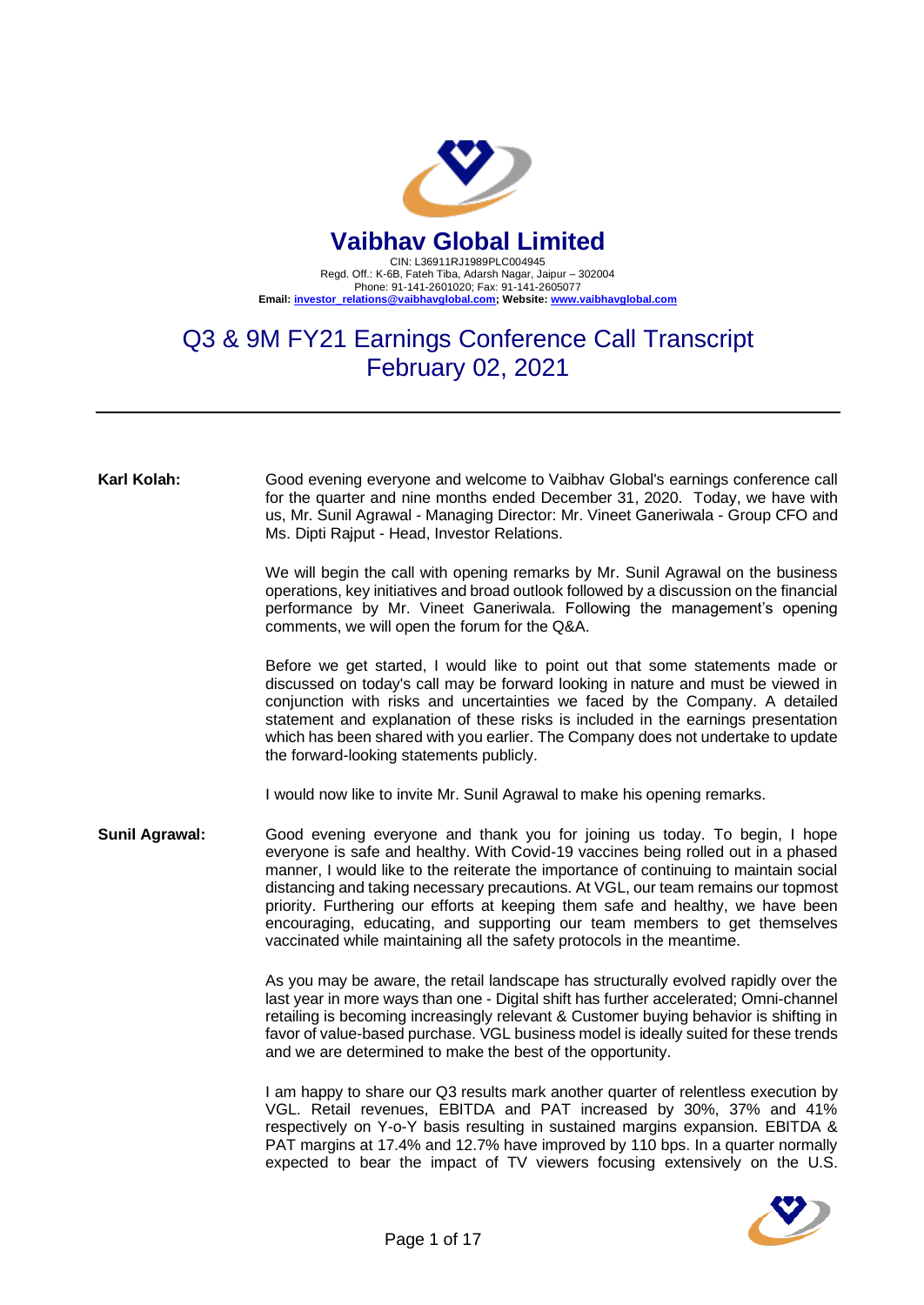Presidential elections, we sustained the momentum of the previous quarters. Both the geographies of retail presence have reported robust YoY constant currency revenue growth.

Along with strong growth in topline and profits, we continue to generate strong cash flows and have consistently improved our return ratios. We reported ROE & ROCE at 30% & 56% respectively on TTM basis. Our net cash position improved with operating cash flows at Rs. 198 crore and free cash flows at Rs. 166 crore for 9MFY21. In line with our dividend policy, the Board has announced the third interim dividend of Rs. 7.50 per share aggregating to a total dividend of Rs. 17.50 per share in the first nine months of the financial year.

We remain closely aligned with the continuously evolving customer preferences especially in the times of Covid-19, resulting in strong traction across our omnichannel retail presence. On the overall, unique customer number at 4.7 lac increased by 33% YoY and is progressively inching towards the half million mark.

Our vertically integrated model and a strong sourcing network in over 20 source countries has consistently delivered with prudent time-to-market and efficient product sourcing. This has enabled us to rapidly expand and diversify product offering to our customers. Another noteworthy aspect of our supply chain is the ability for bottom cost and price discovery which drives our low ASPs as well as high gross margins. Customers associate our products with high quality and outstanding value and are increasingly engaging with us across our diverse platforms including TV, web, marketplaces, and social media channels. Omni-channel engagement drives retention and customer lifetime value. Summing up, the Company has been able to consistently capture a larger wallet share in two of the world's largest and most advanced consumer markets.

Here, I would like to discuss our backward integration efforts in the textiles segment where we see solid opportunity. Over the past few quarters, we have experimented and build a working understanding in this area and in December, we incorporated a new subsidiary called Vaibhav Lifestyle Limited for manufacturing and exports of textile/garments and related articles from India. We are excited and confident of reaping benefits from this venture, some of which include trend-spotting and agile placement on our retail platforms, greater control on quality and price, smoother integration with the existing portfolio of product offering with respect to margins profile, and the like. We are still in the initial stages and will share details as we make further progress in this space.

We are a technology driven global organization, where IT is embedded into the business processes, seamlessly tying up the points-of-sales and points-of-supply. Over the past several quarters we have been investing strategically in various initiatives for improved efficiencies and customer fulfillment. Some of these initiatives including wallet integration, new ERP, product personalization, Artificial Intelligence capabilities for various processes i.e. marketing automation and warehouse optimization.

And now to discuss some key developments during the quarter -

Shop LC expanded presence on third party marketplaces by listing products on Amazon, eBay and Walmart in Canada. To give boost to our influencer program we recently partnered with Mavrck, a leading all-in-one influencer marketing platform.

At Shop TJC, we launched the TJC PLUS customer loyalty program that offers members several benefits and services – such as unlimited free delivery, next day

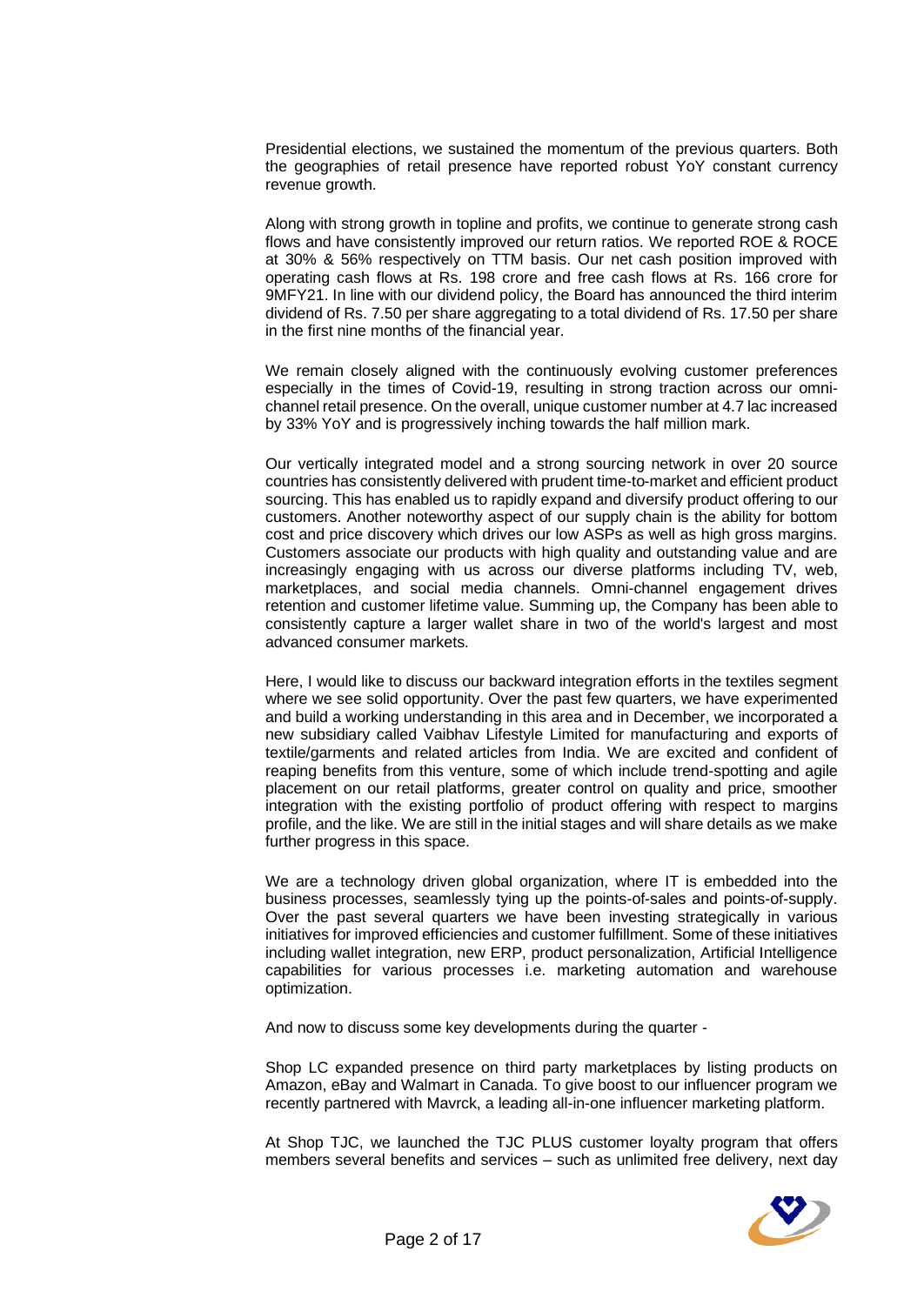delivery, seamless access, and no minimum spends. The user-friendly platform encourages customers to order from Shop TJC's TV, website, customer service, mobile app and even via streaming devices. We have seen great response and are happy to serve our customers better through the membership program. Some of the other initiatives at TJC include, enhanced remote co-hosting, personalized product offering, launched our warranty program and placed products on two additional marketplaces (Etsy & Wayfair). I am happy to share TJC has been certified carbon neutral for the year 2019-20.

Moving ahead to our 4R's strategy that underlies our operating model, is focused on Reach, Registrations, Retention and Repeat Purchase to deepen customer engagement and fulfillment. We continue to undertake several customer-oriented initiatives to drive sustained improvements on each of these parameters. The reach of our TV networks at the end of the third quarter was 99 million TV homes, similar to Q3FY20. We reach TV homes through cable and satellite networks and over-theair TV platforms. Our products are also available on digital channels, including our proprietary websites, smartphone apps, OTT platforms, marketplaces, influencer marketing, and social direct response. New registrations on TTM basis came in at 2.8 lac compared to 1.7 lac in corresponding period of the previous year. As discussed previously, the momentum of customer registrations has increased significantly over the last three quarters due to Covid; through expansion into new product categories and through expansion on new digital platforms. As at end of December, we have seen our customers buy an average of 27 pieces on TTM basis as compared to 30 pieces in the corresponding period of previous year. This has been achieved on a 33% higher customer base over the previous year. Finally, our retention rate stood at 51.4% on TTM basis compared to 50.7% for the same period last year. A balanced interplay of 4R's drives the business performance consistently quarter over quarter and year over year.

At VGL, we are guided by our belief in holistic approach towards sustainability, social responsibility, employee well-being, regulatory compliance, and transparent functioning. We also believe that such framework creates the guardrails for our prospects for long term sustainable growth. I am pleased to share that Vaibhav Global, was recently conferred 'Best Governed Company' (Listed Segment: Emerging Category) at the 20th edition of the ICSI National Awards for Excellence in Corporate Governance. I am happy to share that key operating entities within the group namely Shop LC(US), Shop TJC (UK), VGL India, and STS Gems (China) are all certified by Great Place to Work Institute. Also, Shop TJC and STS Gems (China) feature in the list of Best Workplaces in their respective countries. Further, our Jaipur SEZ premises received LEED Platinum certification under the LEED V4 Building Operations and Maintenance: Existing Buildings rating system. Vaibhav Global's SEZ building is the only manufacturing unit in Rajasthan and one of the only two across India to be certified as LEED Platinum under LEED V4 O+M.

At VGL, community give back is integral to the business model where every unit sold results in a meal for a school going child. I am happy to share that under our flagship CSR initiative, the One for One program, we have provided 47.3 million meals to school going children across India, US and UK. I am glad to share that Shop LC, has been as an award recipient for 'Business Champions in Education' by the Austin Chamber of Commerce. The program recognizes outstanding performance by local educators throughout the Greater Austin Area, as well as the businesses who are helping prepare, inspire, and provide opportunities to students and adults. I would like to express my heartfelt appreciation for the entire VGL team for all the hard-work and for accomplishing business and sustainability goals.

As I conclude, I would like to share that we are adept at successfully aligning our strategies to the dynamic operating environment with keen attention to customers

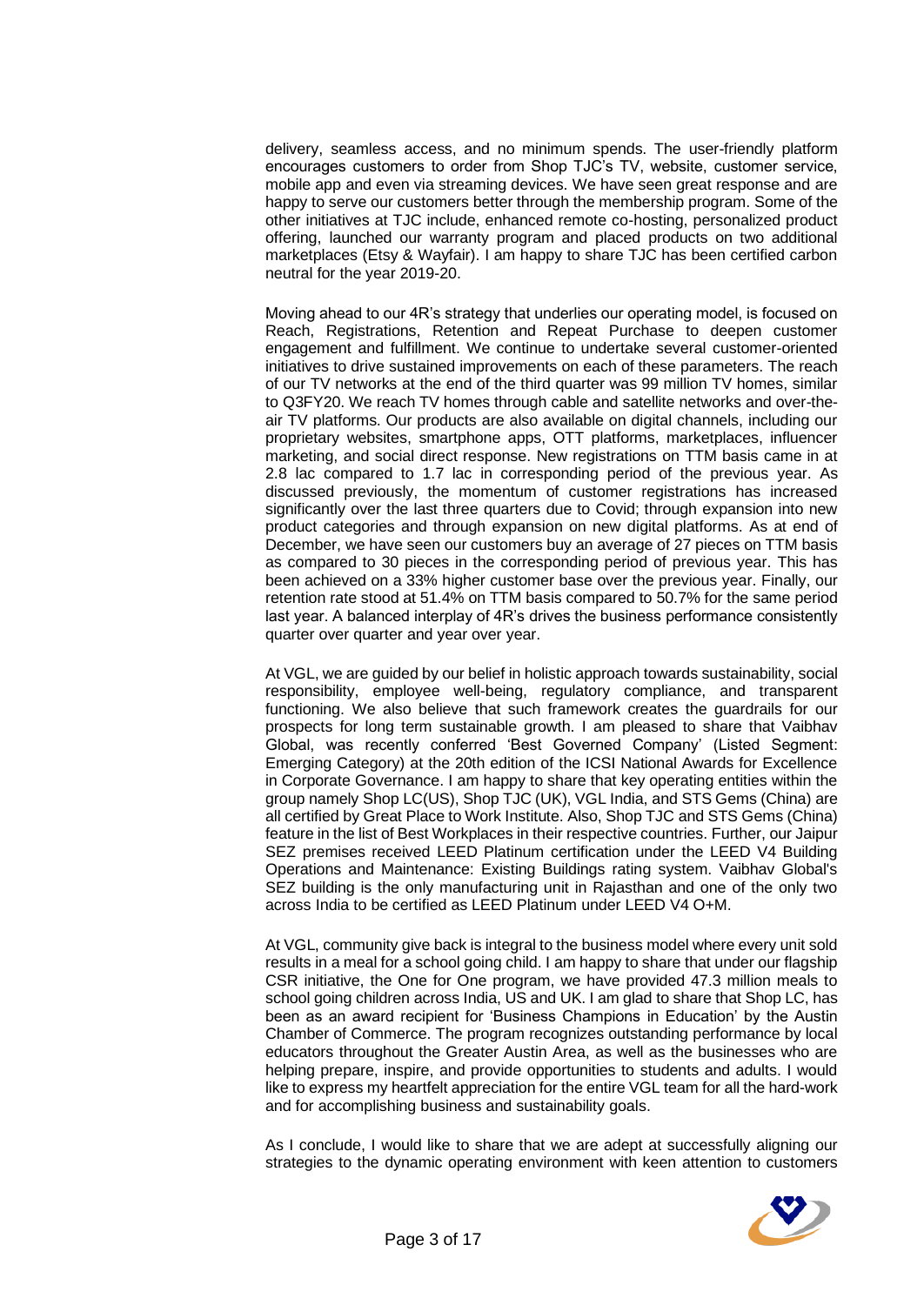preferences. The business outlook is upbeat, and we are confident of closing this year with 21-23% constant currency revenue growth. For next financial year '21-22 and on a medium-term basis, we are confident of delivering 15-17% constant currency revenue growth on the current elevated base.

With that, I now hand over the forum to Vineet to discuss financial performance for the period under review. Over to you, Vineet.

**Vineet Ganeriwala:** Thank you, Sunil. Good evening everyone and welcome to Vaibhav Global Limited's quarterly earnings call. I hope that all of you and your families are staying safe and keeping well. I will now take you through our financial performance for the quarter ended 31st December 2020.

> We are pleased to report strong performance during the holiday season. In Q3, revenues stood at Rs. 725 crore, registering a strong year-on-year growth of 28.7%. Retail revenues saw substantial improvement to Rs. 716 crore, reporting an increase of 30% YoY. Both geographies contributed to the robust performance. In local currency terms, Shop LC (US) recorded growth of 20% year-on-year, while Shop TJC (UK) grew by 32.7% YoY.

> In 9MFY21, our overall revenue grew by 25.9% to Rs. 1,874 crore while retail revenues increased by 30.4% to Rs. 1,856 crore. In local currency terms, Shop LC (US) recorded a growth of 19.9% and Shop TJC (UK) grew by 30.6% year-on-year.

> Within retail, TV revenues grew by 24% and web revenues grew by 43% during Q3. Similarly, for 9MFY21, TV revenues improved by 24.1% YoY and web revenues increased by 43.4% YoY. Online shopping has been gaining ground globally and we have benefited from the trend. We have delivered equally encouraging growth in the TV segment as well. As of December 31st, 2020, the TV segment contributes 64% of the total retail revenue with web contributing the rest. With the objective of growing the base of omni-channel customers, we continue to focus on cross-promoting our multiple channels. Omnichannel customers represent a significantly higher lifetime value than TV only or Web only customers.

> In our overall product mix, revenue contribution from non-jewelry products increased to 32% in 9MFY21, as compared to 22% in FY20. Non-jewelry categories include fashion accessories, lifestyle, beauty, and essential products.

> A unique offering in the form of Budget Pay gives customers the option of buying products on EMI basis and is a value feature for buyers. For 9MFY21, budget pay contribution to overall retail revenues stood at 36%.

> As you know, for the past few years, we have strategically been moving our focus away from B2B to the more profitable B2C business, which now forms over 99% of our revenue from operations.

> Moving on to the margins profile - Gross margin for the quarter stood at 61.4% and 62.7% for 9MFY21. We continue to see gross margins in our targeted range of 60% plus backed by a global value-centric supply chain. Our deep sourcing network enables us to procure from micro markets at lower prices with a shorter turnaround period resulting in gross margins in our targeted range of around 60%.

> We continue to reap operational leverage benefits of our unique business model. EBITDA margins expanded by 110 basis points year-on-year to 17.4% for the quarter, and 160 basis points to 16.1% for 9MFY21. PAT increased by 40.7% year-

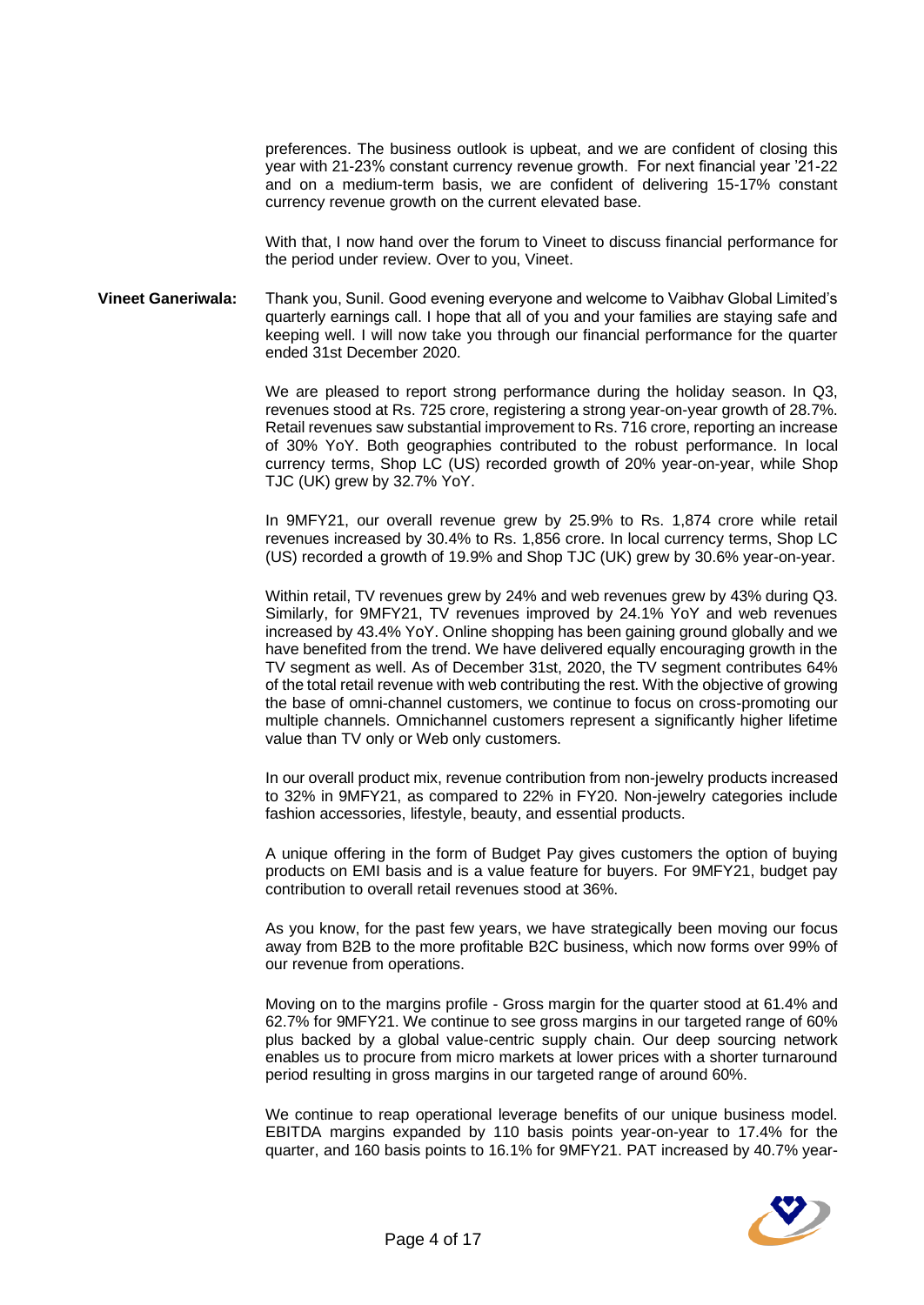on-year to Rs. 92 crore during Q3FY21, and 43.3% year-on-year to Rs. 216 crore in 9MFY21.

We continued to generate healthy cash flows in the period under review. Our low capex business model supports strong cash accretion and conversion from operating profits. Operating cash flow stood at Rs. 198 crore, while free cash flow came in at Rs. 166 crore for 9MFY21. Cash and cash equivalents stood at Rs. 380 crore at the end of Q3FY21. Return on equity improved to 30% and ROCE grew to 56% on trailing 12-month basis.

Capex of Rs. 32 crore was incurred during 9MFY21, attributable to investments in newly commissioned solar power projects, studio improvements, warehouse improvements, ERP and other IT investments, plant and machinery, and mobile app upgrades. Cost consciousness and healthy Balance Sheet continue to remain our priority and while investing for future growth we will continue to be prudent. Our new initiative of Vaibhav Vistar and Vaibhav Lifestyle limited, will be value accretive and in-sync with the current business model that is characterized by low capex requirement.

As shared earlier, the board has approved an interim dividend of Rs. 7.50 per equity share, in line with our dividend policy of distributing 20-30% of consolidated free cash flows as dividends.

All-in-all, we have demonstrated resilience, agility and strength reflecting in our performance for the year to date. Going ahead, we remain confident of our prospects and appropriate resource mobilization places us well to deliver in line with the stated revenue guidance.

With that I conclude my opening remarks and request the operator to open the forum for questions.

**Moderator:** Ladies and gentlemen, we will now begin the question-and-answer session. The first question is from the line of Bharat Shah from ASK Investment Managers.

- **Bharat Shah:** When we look at your business model, it is very clear as to what your trends are, the way you have expanded categories from jewellery to accessories, to home items and now to fashion; we are expanding channels of distributions from TV to web to public marketplaces; and our sourcing SKU selection, range of the SKU and very strong focus on right selections of that margins as well as execution and finally all that filtering into operating leverage. So this sounds like a pretty remarkable, welloiled machine in the way it has been functioning in an area or in a subject matter which wouldn't have been so obvious if one were to think about it, so there is something pretty remarkable about business model and equally about execution, so my question is this, something has to go wrong or what can that possibly be?
- **Sunil Agrawal:** It is difficult for me to say what can go wrong, because we constantly worry about potential competition, potential execution challenge and constantly mitigate them. So, nothing jumps to me as to what can go wrong, except execution wise, we do not capture the opportunities. But we are constantly experimenting and testing and do not take large risks. So, I don't think I see anything on the horizon that can go wrong. The only thing is, we may not be able to capture on the bigger opportunity available to us. That is what I can say.
- **Bharat Shah:** But Sunil, you see something going wrong may not necessarily mean falling apart or coming off the seams, even if the growth moderates or becomes nominal, that itself can be a threat to the overall power of the business model. So if we must worry

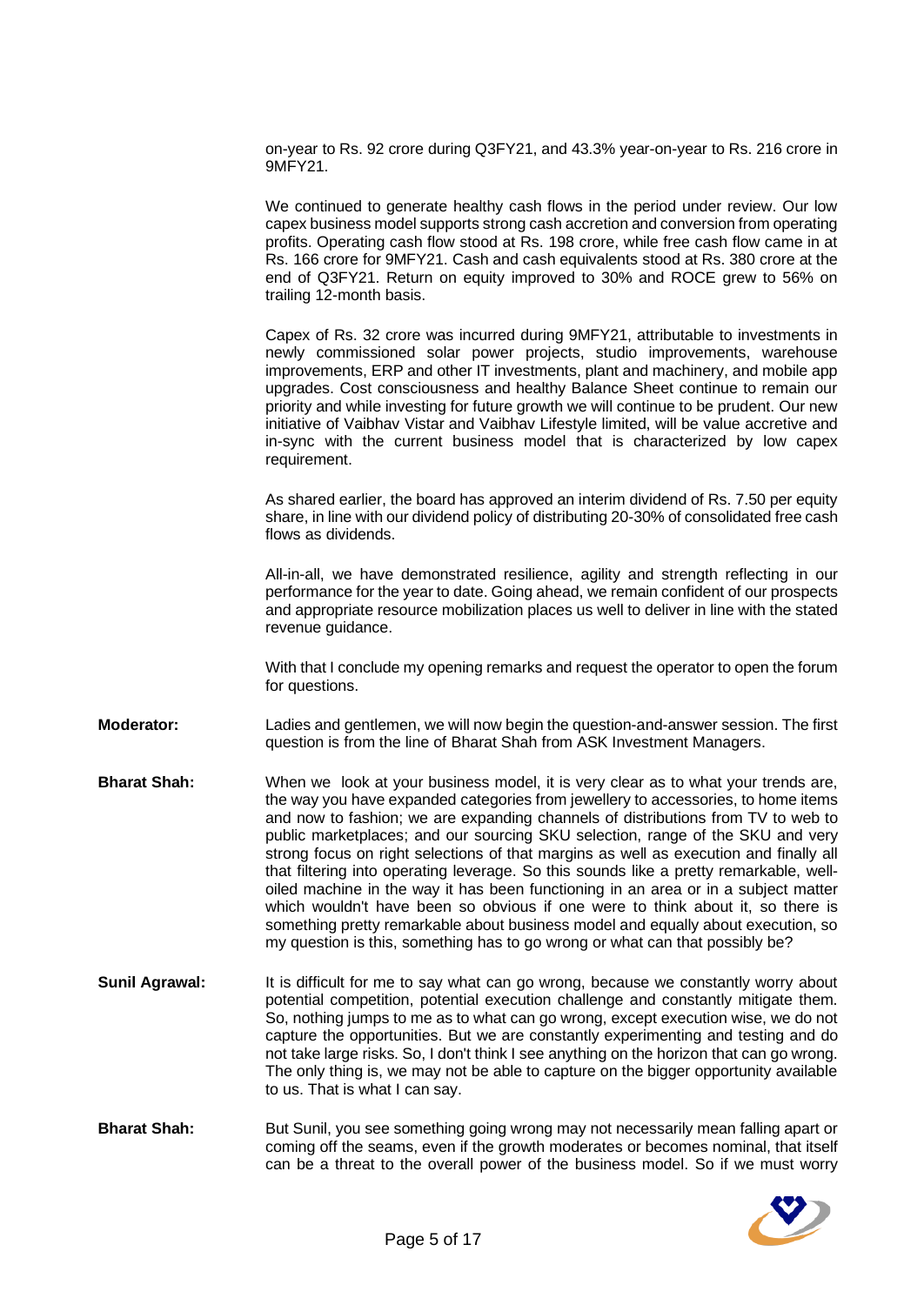something being a challenge, are there any meaningful breaches to the moat, any meaningful challenge to our advantages?

- **Sunil Agrawal:** Not at this time, we are constantly testing, I firmly believe in Jim Collin's bullets and cannon ball concept that we constantly test with the new areas, opportunities with limited exposure and as we see success in them, we constantly expand as we are doing with the product category, as we are doing with the sales channels, as we are doing customer acquisition strategies. So, with those testing mechanisms in place, which is ingrained in the whole organization, I don't see really risk in growth prospects as well. Now as I mentioned earlier whether the growth could have been 40% or 35% instead of our guidance that we are giving of 15%-17% consistent growth to medium term, so that is a possibility, but we have balanced the two - we are growing consistently, we want to continue to deliver leverage and we want to continue to deliver 60% plus gross margin. So those are guardrails and given those guardrails, we consistently test and take risks and try to expand the business.
- **Bharat Shah:** When you look at it internally, in the organization, one of the most important pivots of good business model will be people to kind of not just strategize and think through any challenges, but also executed very well - are there any worrying on the people front in terms of internal potential, capability, retention and ability to look ahead in a fast-changing world?
- **Sunil Agrawal:** At VGL, we pay a lot of attention in employee development and retention. So, for retention, we take care of our teams in terms of compensation bonuses of shares, ESOPs and creating a great learning environment. So from retention point of view, we have not had any issue of any of our capable people leaving us. From development, the last one year has been phenomenal for us. We used to hire 10-15, maximum 20 management trainees from MBA institutes. This year, we have been able to hire almost 50 people. So, we got a great bench of talent coming into the organization and getting trained, getting coached and moving upward and moving forward. So, from bench point of view, I am happier right now than I have ever been in the organization.
- **Moderator:** The next question is from the line of Ashish Kacholia from Lucky Investment.
- **Ashish Kacholia:** You have given for the next financial year, you have kind of indicated 15% to 17% growth rate, so how does that translate into the registrations, retention, and repeat purchases metrics, this is over a period, ultimately, we must increase our registrations and retentions and purchases, so can you throw any color on this Sunilji and team?
- **Sunil Agrawal:** We have internal targets on all the 4R's that is Reach, Registration, Retention and Repeat purchases. And the growth positions that we are giving to you are the interplay of these 4R's and all 4R's we are expecting to see growth, may be not in an absolute TV homes, but from the digital, marketplaces, and social we expect to continue to expand further and we will also look for geographical expansion in medium term. We hope to go to new countries as well. So that will add to the reach as well. From registrations, we have marketing spend targets in place that will continue to improve our new customer registrations. And for retention, we have marketing spend or new investment that will be made in salesforce, marketing, automation, cloud, and salesforce commerce cloud for our web platform. So those investments will help us into retaining more of those registered customers and the repeat, so new product categories and new innovation continues to improve our repeat purchases.

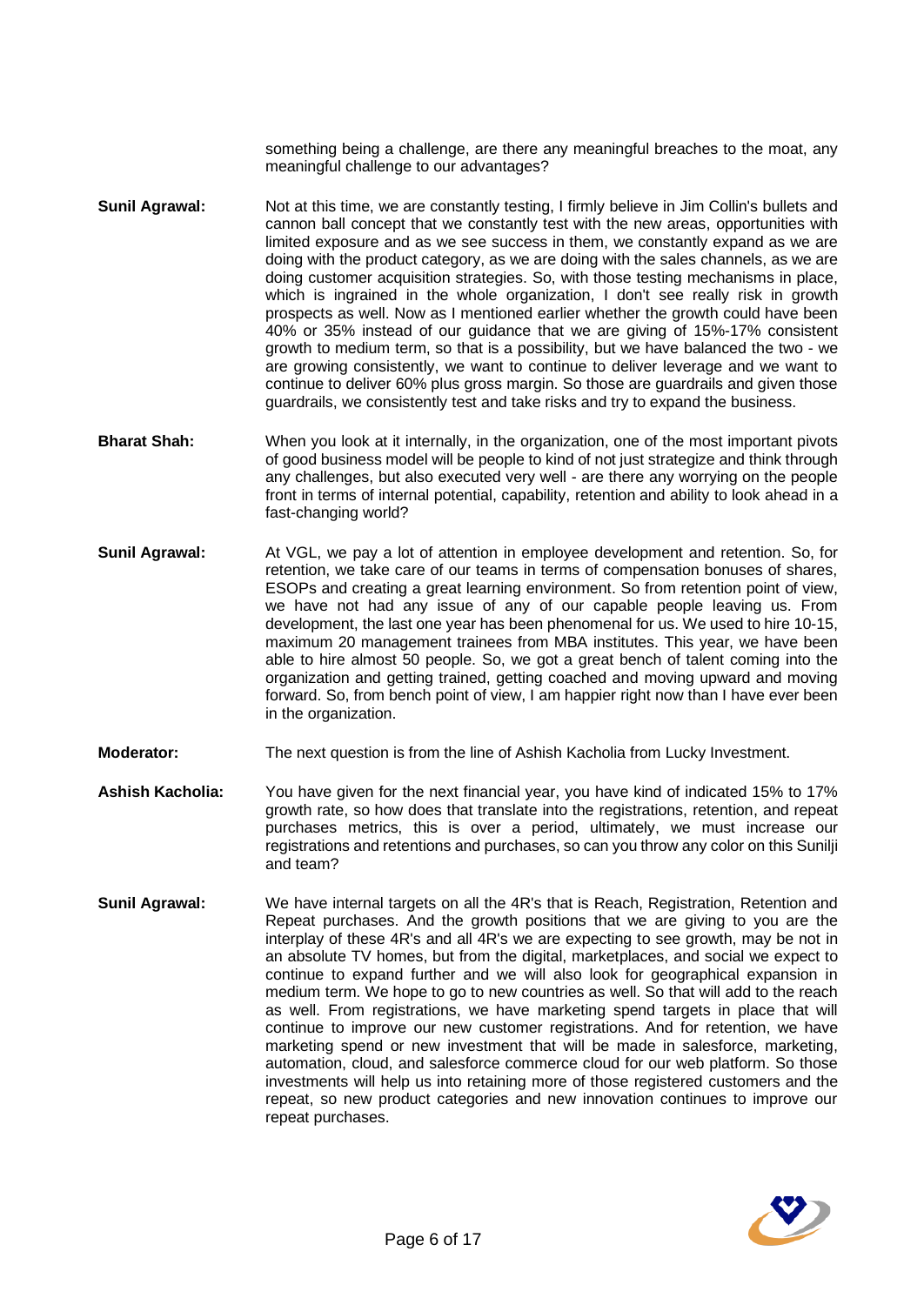- **Ashish Kacholia:** Any theoretical limits to the retention ratio of this 51%, I mean can we aspire for 70% to 75% kind of a number or this is kind of stoppage in terms of where it is?
- **Sunil Agrawal:** It is too far out for me to say that our internal goal is more modest, because as I said earlier to Bharat bhai's question we have guardrail of investment that we make, so 60% gross margin, operating leverage, and growth projections, so we manage the business in a way that we constantly meet those guardrails.
- **Ashish Kacholia:** On the influencer program, particularly with relation to Instagram, because that is like the number one picture social media platform in the world, so any thoughts that you can share with us on that?
- **Sunil Agrawal:** That has been going very well both in U.S. and U.K. and we plan to further accelerate that with the induction of new Mavrck agency that I mentioned and our induction of our talent internally. So thank you for following it up and we will continue to expand on that. We see that as one of the main growth engines for us going forward.
- **Moderator:** The next question is from the line of Nitin Bhasin from Ambit Capital.
- **Nitin Bhasin:** One question, as there is a lot of changes happening in how customers engage with you and also you are using web, Instagram, etc., so how do you see in the next 3 years, the customer, purchase mix in U.S. and U.K. for you from the present mix in terms of split could you help us on that. What is your target that you are chasing on? What you imagine could become?
- **Sunil Agrawal:** So from the customer point of view, we will continue to see the growth on Television because we still believe there is a lot of runway in front of us for TV, even though there is a cord cutting happening, but we are seeing over the air and OTT, these both spaces have huge runway for us. OTA, we have just started entering them, we are seeing a lot of potential. So, on the television space, we see growth, but digital we expect to see more rapid growth than television, so I think from new customer acquisition as well as from the revenue point of view, we expect to reach about 50- 50. So, let me take you back, the digital customer should even be higher in next financial year than TV customer from new customer point of view. From the revenue point of view, we expect to cross 50-50 in about 3 years' time.
- **Nitin Bhasin:** And you know when you acquire these customers, how are you seeing the customer acquisition cost now change on a web versus TV? How should one think about the factor difference between them? Have you done any metric on customer acquisition cost?
- **Sunil Agrawal:** For TV it is difficult for us to calculate per customer acquisition cost because we are there for selling as well as for acquiring customers. We do not really spend much on cross-channel promotion on television, because we did not see much ROI on that, we still do some, but not a whole lot, so TV, we don't know. But from digital, yes, we do, we constantly monitor our customer acquisition cost through social platforms, digital marketing, Shopping, SEO and general spends we do not know the exact cost but PPC and other mechanics, we monitor those costs very closely.

**Nitin Bhasin:** But you don't have a number to share what it is right now and how it is progressing?

**Sunil Agrawal:** Number is so different in different spaces, for example, OTT has different number, we pay for say ROKU, we just download 50,000 means first 50,000 downloads and we paid a certain amount to them. Next space is to engage those downloads into purchasing behavior, so that is one way to spend. Shopping has a different spend,

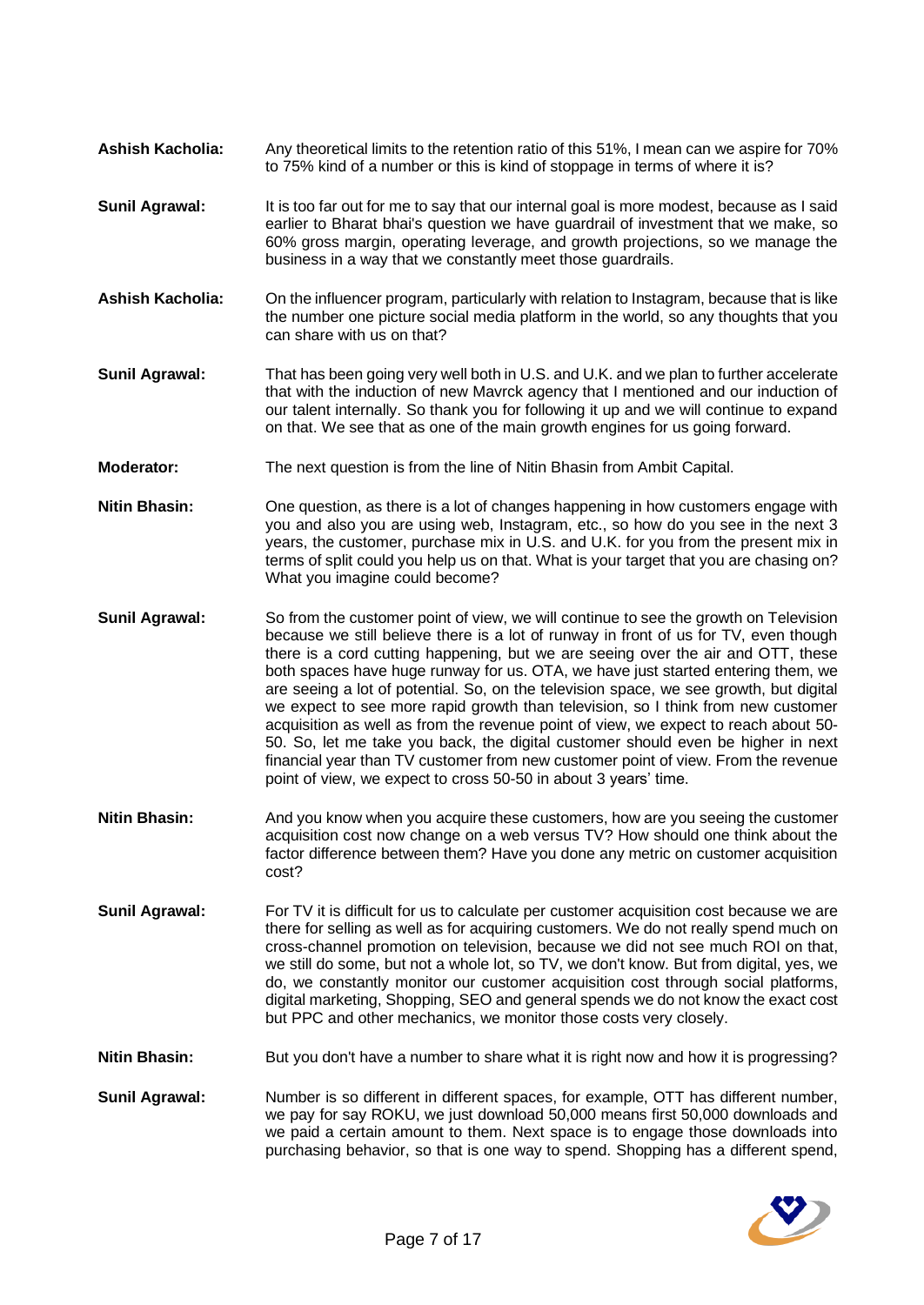PPC has a different spend. Social DR has very different spend, so it is very varied with different practices, so there will be long number for me submit and share here.

**Nitin Bhasin:** And when you shared earlier this 50% in 3 years, you are indicating 50% for both U.S. as well as U.K.?

**Sunil Agrawal:** Yes, on a metrics basis.

**Nitin Bhasin:** Last question from me is, if you could help us the in the last 3 months or 6 months, some experimentative bets that you have started taking and early days for them and where you are seeing that success is yet to be seen, can you share anything, while I can see that in the web, you moved very rapidly in the last 9 months or 12 months, proprietary moving to Shop LC mobile then to marketplaces and then to social retail of targeted products on Instagram, Facebook and Pinterest, then OTT, etc. So if you could tell us, one or two experiments that have not worked and one or two experiments you are very hopeful about to fast pace the growth of the Company in the next 1 or 2 years? Just want to get a sense of because you know it more closely because right now, from outside it is very difficult for us to form a view on what initiatives you are taking.

**Sunil Agrawal:** Experiment that kind of worked and not worked. Marketplaces this year would be almost 3 times what we sold last year on marketplaces, Amazon, eBay, Walmart, Wish and now Etsy and Wayfair. So, from sales point of view, there was tremendous success, but from customer transition to the main business, it was not as successful as we expected. So, we expected going in that we may be transitioned 5% customer to the main business, but actual transition is less than 2%, so that was the disappointment to us. It is profitable after expensing everything, but not as profitable on the main business, because there is a shipping expense because we ship free to them and then we pay marketplace expense and also advertising expense on that. But there has been very successful in learning point of view. What works on marketplaces on enhanced brand content or positioning, so that marketplace division and the main business division, they learn from each other from advertising point of view, from content point of view, there is tremendous learning going on. From success point of view, we are feeling tremendous success in OTA. Social DR is tremendous success, because the new customer acquisition is really good in social and all the customers that we get are 100% ours. In marketplaces, the customer that buy from us, the number of customers who buy on our marketplaces today is larger than our own in-house customer base, but they are not our customers, they are marketplace customers. The customer who transitions to us are our customers, we do not count those customers as ours till they transition, but social DR are 100% our customers. So, we market to them and we see repeat purchase going up and higher. So that is why Ashish follow up on social DR, because it is enormously powerful. The customer is valuable, and the acquisition cost of that customer is lower, than acquisition cost of our direct digital spend that we do on Google or Bing. So there has been tremendous success for us. The product innovation that we are doing constantly, like apparel, so far has been very successful, we did food that was successful. We did candies and biscuits, so that was very successful for us and some perfumes that we launched mid-market brands have been tremendously successful. So as we are learning about the product, we are seeing lot of traction. We launched personalization jewellery line that means people can get the engraving done of their name or the initials of their names on necklaces. We have just launched couple of months over 3 months ago and that has been successful. We are seeing lot of successes in testing, but there have been some disappointments too, in terms of marketplace customer transition.

**Moderator:** The next question is from the line of Manish Poddar from Nippon AIF.

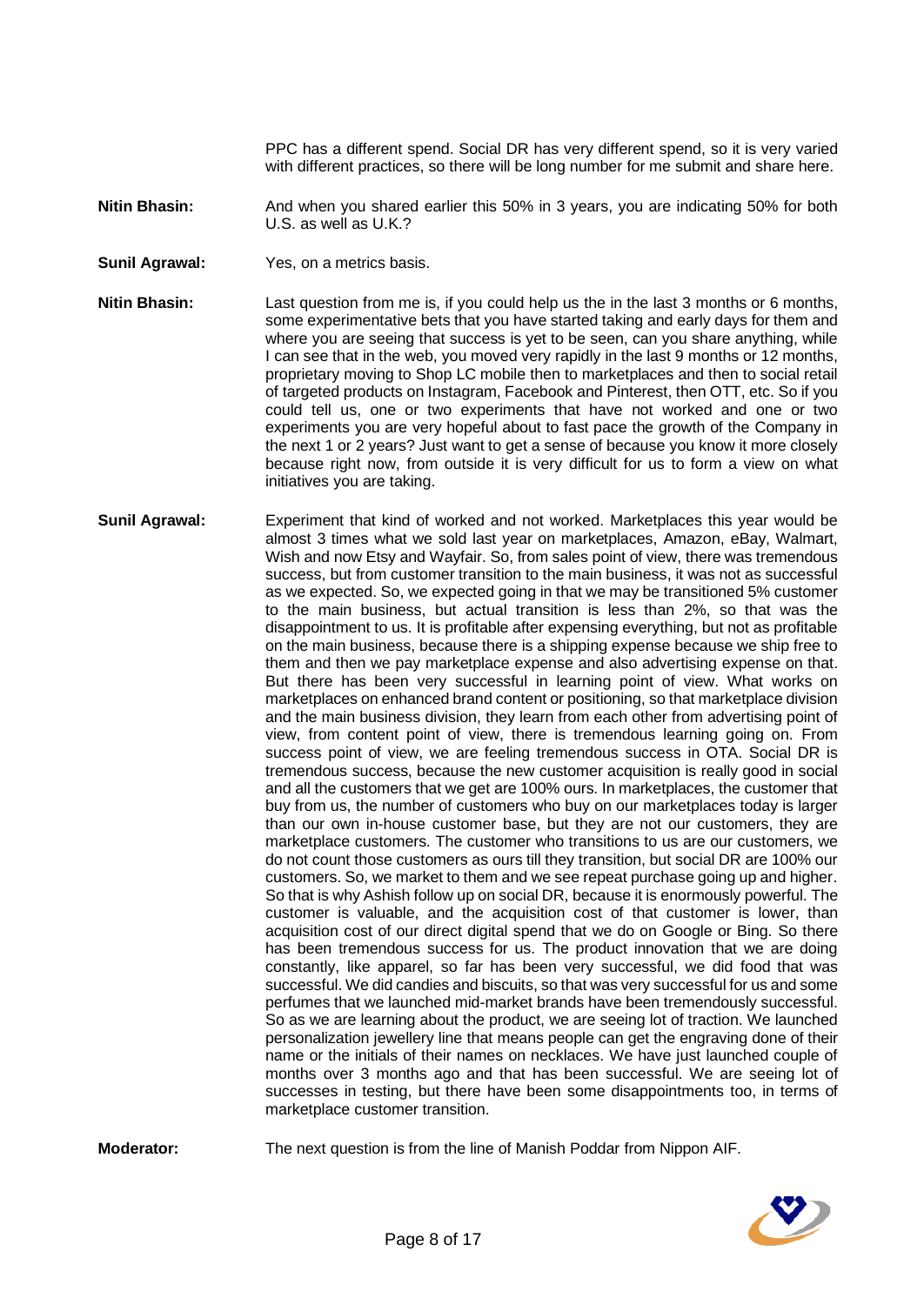- **Manish Poddar:** Few questions, first one is, if you can help me, let us say with your broad subscriber base, how many subscribers would you have right now?
- **Sunil Agrawal:** We do not really work on subscriber basis, because we are not a social media Company. On TV home basis, we have 99 million homes as I mentioned, that our signal goes to and we have some data of viewership. It is not a full data of viewership, but the customer who registers with us and come and buy with us are really customers for us. Social media is relatively new initiative for us, so subscribers are not a whole lot. The customers we get from them is our customer that we value.
- **Manish Poddar:** How much would that number be, these customers which are registered or who buy from us? So, what I am coming across is, I think in the FY20 presentation, you have given a customer base of roughly about 350,000 odd customers, so I am just trying to circle is, what is that number right now?
- **Vineet Ganeriwala:** Sunil, I can add on that. Our unique customers on a trailing 12-months basis right now are 4.7 lakhs, so the number which you are referring to 3.5 was last year December.
- **Manish Poddar:** So, if I get it right, in these 9 months, you have added roughly 30% base and this number in the last 3 years, from FY17 to FY20 was largely flattish, so is that a correct understanding?
- **Vineet Ganeriwala:** Yes, you may say it was largely flattish and right now, it is 33% growth year-on-year.
- **Manish Poddar:** Just couple of more questions, first is, if you look about new launches or let us say, when you are going across geographies, do you look at a particular ASP for the customer, because if you look at your ASP over a period of time keeps on increasing generally at high single digit odd inflation and I believe that will be how prices of the end products would be moving, but you have got a mix of products, so how should one really think about ASP, let us say from a medium term per se?
- Sunil Agrawal: Our ASP target usually is about 50% of our competitor, so to retain our value, perception in mind of customers, it can move a little bit 5% to 10% plus or minus because we usually let customer dictate what they want to pull from us, and we have very varied bouquet of products. So, when we go to new geography, we would map our competitors and try to stay at 50% of their ASP and this is what we do in U.S. and U.K. as well. Sometimes, it moves over, you are right, last 4-5 years, it has moved up a bit, but we try to cap it around 50%, can be 45%, can be 55%, but around that space.
- **Manish Poddar:** Sir, would it be a fair understanding, let us say if I look at from, let us say 3 or 5 year per se going ahead, this average pricing, let us say if it is \$25, would revenue be function largely of new subscribers or more repeat purchases and pricing would largely be in this \$25-\$26 range blended or how should one think about it? That is what I am trying to understand.
- **Sunil Agrawal:** New customers, high retention of those customers and more repeat purchase by those customers, so the other 3 'R's we play in that.
- **Manish Poddar:** And just one last one is on the cash usage, so if you could probably highlight, I think you have significant amount of cash pool now on the balance sheet and you are adding significant cash flow from operations incrementally, so why just give out dividends of 20% to 30%? What is the cash usage in the entire scheme of operations as such incrementally?

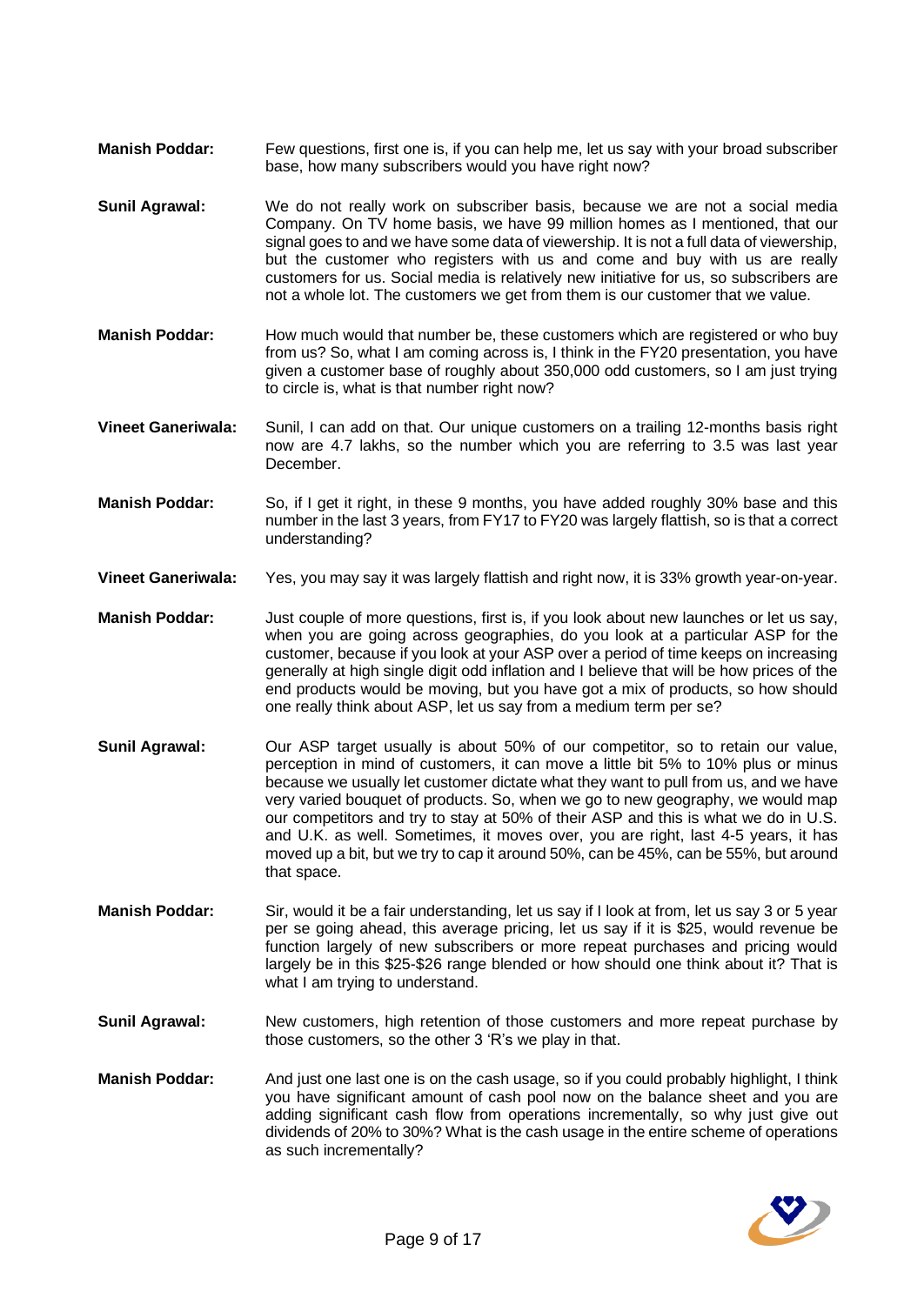- **Sunil Agrawal:** Last financial year, we gave out pretty much all the cash we generated, we gave back to the investors and we balanced our need of cash for potential organic acquisition or organic expansion and then rewarding shareholders. So, we balance that need and if we consistently see that we do not have such opportunities, then we will give back that too.
- **Moderator:** The next question is from the line of Anil Sarin from Centrum.
- **Anil Sarin:** Just wanted to know, I noticed that the gross margin trend is sort of dipping, no complaints on the operating margin front, but the gross margin used to be earlier 62% to 63% and now if I heard you correctly, you are saying as long as it is about 60% it is fine, so could you comment on that?
- **Sunil Agrawal:** Sure Anil, so our quideline is that we will maintain above 60% gross margin for the year and that we keep in focus and within that guardrail we give out promotion. For example, this Christmas season, we gave out shipping promotions, so shipping revenue is part of topline revenue and if we give out those shipping promotions, as I mentioned on TJC plus in U.K., so those will impact our gross margin. So, within that guardrails we experiment constantly and would give those promotions.
- **Anil Sarin:** Next one is on this Social DR, marketplaces etc., what is the revenue share they currently have and what do you think the revenue share of these digital markets would be by FY23 end?
- **Sunil Agrawal:** For marketplace projections, we have three years of projections for every space, but they are not in front of me right now, but we expect marketplaces and social DR and our own digital to grow faster than our TV business. So 3 years from now, third financial year from now, we should see digital total revenue be more than 50% of our total revenue, all put together, marketplaces, social DR and digital.
- Anil Sarin: In between when we had earlier interacted, you had mentioned that you made some senior levels hires on data analytics, etc., that is where you come to know who your customer is, what their behavior is, are you continuing with those initiatives and having a lot of bandwidth dedicated towards mining and exploring and predicting where the customers are and what they are doing?
- **Sunil Agrawal:** Absolutely Anil, that is a very crucial area for our business growth sustenance. So, in AI as well as data analytics, we have hired people and we are continuing to hire. So, we are talking to one more person, very senior, to get him on board as well in addition to the people we already hired. So, you are right, we are focusing on that space consistently.
- **Anil Sarin:** And if you were to benchmark, sorry to just labor that issue a little bit, if you were to benchmark, like where are these well acknowledged leaders who do it very well, where would you be relative to those leaders, we would be at what percentage of that efficiency would you be, if that is the benchmark you want to have?
- **Sunil Agrawal:** Efficiency in what regard Anil?
- **Anil Sarin:** Like how Amazon does it. They do multiplicity of things which retains the customer, in terms of suggestions, in terms of the whole set of value that they bring to the customer. So, if you were to benchmark, I remember you were mentioning a few quarters ago that you are thinking of having more warehouses in different parts of the U.S., so that the delivery time can be cut down, so things of that sort, not only delivery time, but I am saying in terms of having a better understanding of what the

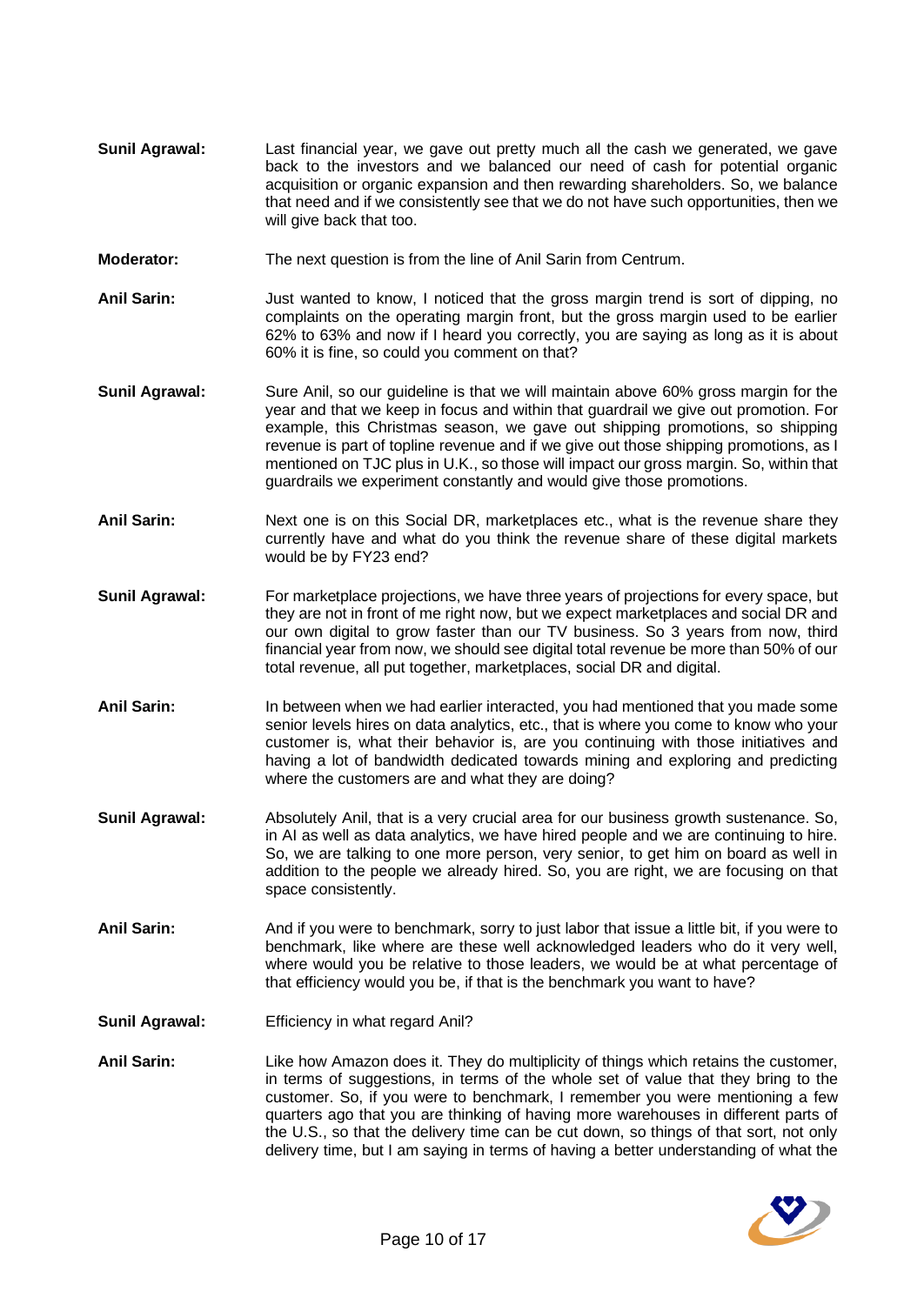customer is. I mean you would have some kind of a role model, somebody who you would be wanting to be as good as if not better than and where are you today as per your own assessment?

- **Sunil Agrawal:** So, from Television content and story point, I think we are ahead of QVC or equal or ahead of QVC or other key shopping networks, because our story we have the benefit of being vertical. We can tell a better story of the sourcing and how it has come about designing and all that, so we are very good in that. From digital understanding of customer, I think we are still behind other players, definitely behind Amazon and probably behind QVC also. I don't know exactly where QVC is, but I am definitely behind Amazon from understanding the customer and offering product recommendation to that level, following through a customer all through the journey. We are investing in that. We just contracted with sales force, marketing automation, CDR and their customer suite. It is the top of the line and that is in implementation phase. Once we completely implement that, I think we will be very close to Amazon in terms of customer engagement. From logistics point of view, we have recently hired a very capable head of logistics at U.S.. In U.K. we are quite there already with TJC plus, very much similar to Amazon Prime and we are able to deliver to customer within 24 hours of ordering now in U.K. In U.S., we are behind. We hope to catch up with Amazon, if not within next financial year, but after that. For that in U.S., we will have to have multiple warehouses to be able to do that. So, there is a longer term than in U.K. So, we are there in some areas, but we are getting there in other areas.
- **Anil Sarin:** Last question from my side, you started by talking about some kind of lifestyle garment unit that you have set up or apparel unit, so if you could throw some more light on the rationale, and what is the potential in a 'blue sky' kind of a scenario?
- **Sunil Agrawal:** Fashion apparel is about 10 times the size of market than fashion jewellery in both in U.S. and U.K., so market is big there and our demographics, 40 plus demographic, fast fashion, there are not many retailers in U.S. and U.K., we could not find many, we found Chico's and rest is all from Amazon or from Walmart or Target or all these retailers. There is no ZARAs or no BOOHOOs or no H&Ms which 40 plus which is our audience, so we found that there is a gap there in the market, but we do not want to take it as a large risk, so we want to test how it is going. So far, the test is going phenomenal and as we are learning, we will keep on expanding that. The reason we went into manufacturing ourselves is to understand that space deeply which is our strength having done fashion jewellery and because that space has a lot of potential, you have to understand the backend as well and we are putting people in say Bangladesh, putting people in Vietnam, our people to understand that space better, so we understand the component cost, to understand the gross margin of the industry and to capture more of that economic pie and be able to give to our customer better than Amazon or better than Walmart, so that is our effort in the direction. How successful we will be, I don't know yet. It is too early, but there is a large market space that we see.
- **Anil Sarin:** Sir, just a follow up, so this is a pilot, or this is full-fledged kind of a unit, I mean?
- **Sunil Agrawal:** It is a unit just about 50 workers right now, but we are planning to scale it up to 100 in next couple of months and then keep on scaling it up as time goes. So it is basically a low capex model, we have believed in Jim Collin's bullet and then cannonball, so we are testing and expanding, testing, and expanding, testing, and expanding.
- **Anil Sarin:** This Canada, Germany, Japan etc., you have been piloting, if you can give us an idea of how big these markets are and what you are expecting, let us say, in the next couple or may be 3 years, these new markets?

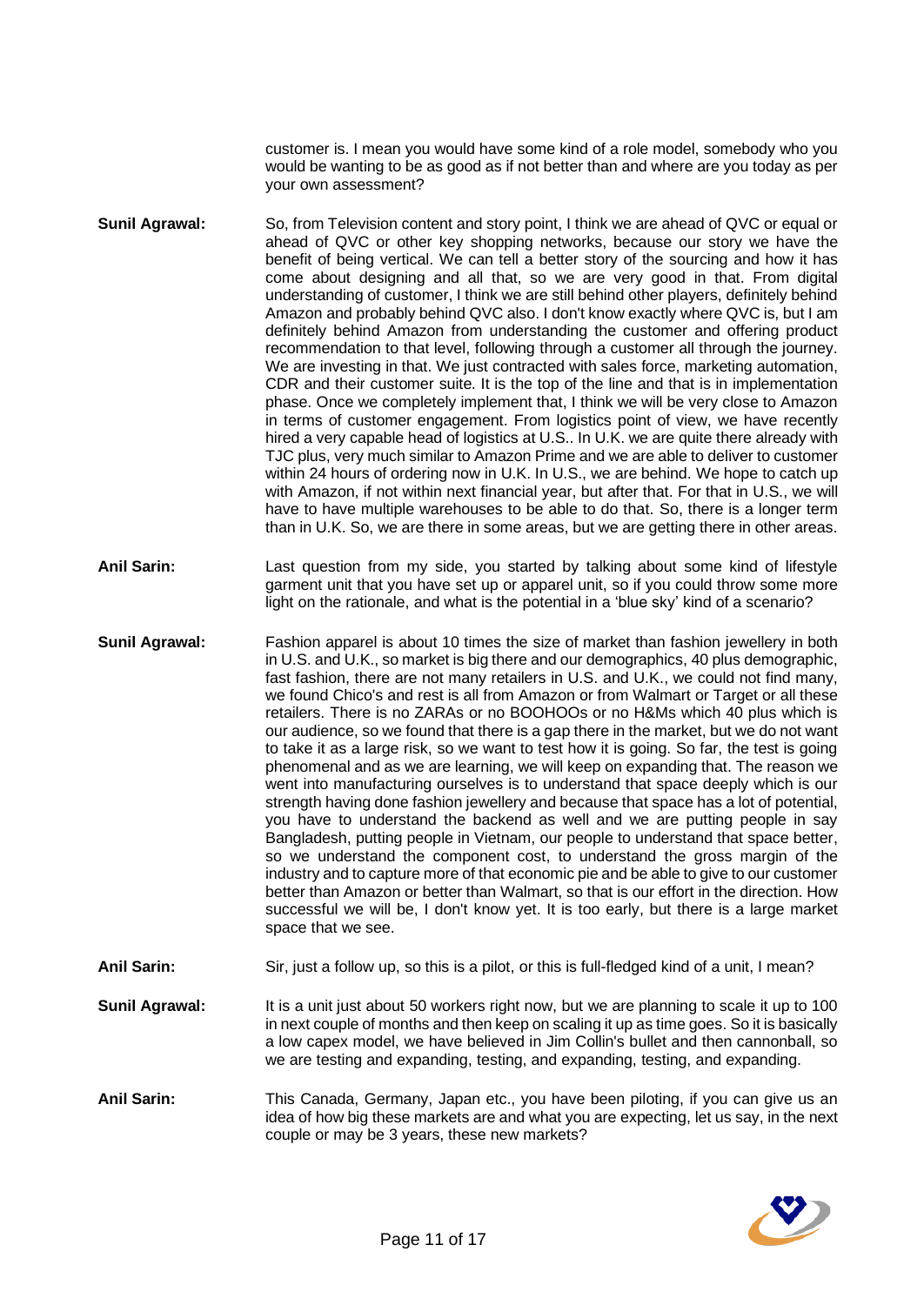- **Sunil Agrawal:** So, Canada is just a simple extension from U.S., we do not plan to launch in Canada anytime soon, but ship from U.S. So, there is just an extension of U.S. From Germany and Japan, they both are bigger markets than U.K., even for QVC it is much bigger than U.K. and we are targeting both in Japan and Germany. As we see, the right time for us on the understanding of the market point of view and our ability of sparing our talent we will go on those markets.
- **Anil Sarin:** In terms of, how entrenched is the competition, so it is bigger, I am sorry, as an aside I can say is that while U.K. may be much smaller than U.S. and financially also from an economic standpoint, they may be doing worse than the U.S., but your success has been at least to a distant observer like me it appears that U.K. is actually outpacing U.S., so one is the size and the other is how well you are performing within that, so coming to Japan, there are these Uniqlos and there are lot of local competition, so what is your outlook over there?
- **Sunil Agrawal:** We are trying to understand those markets through marketplaces right now, product customer behavior, although in Germany we had experience earlier, so it will be much easier for us to get into that market. But so far pilot products in Japan are not fully available. The pilot in Germany that has started to become available and we are seeing good traction for our products there, but it is too early for us to really commit where exactly we are going, but we will be going probably to Germany before we go to Japan.
- **Moderator:** The next question is from the line of Pritesh Chheda from Lucky Investment.
- **Pritesh Chheda:** I have a couple of questions, one, it is a small observation, does the incremental customer which comes on digital is slightly more costly customer versus what would have come on the web and I am trying to draw this observation from the fact that if you look at the SG&A cost increase, what we see now versus what we were seeing for the last 3-4 years, it is quite a different increase of growth rate that we see, so if you could clarify on this whole aspect?
- **Sunil Agrawal:** So, the customer coming to us from web, it may seem more expensive because we are paying them on customer acquisition cost initially. On television, the customer acquisition cost is in terms of airtime expense that we already pay. So the comparison is not really apple-to-apple between the two. The SG&A cost increase that you have seen is largely because of the shipping, so with this shipping promotions and the shipping cost were partly higher in Q3 because of elections and COVID issues and partly our LSP ratio has gone up which have higher shipping costs. So, it is not the customer acquisition cost there, but more related to the shipping cost.
- **Pritesh Chheda:** If we look at Q3, the SG&A cost increase for the whole 9 months, is fairly a high number, so in that as well the shipping cost was a part?
- **Sunil Agrawal:** Yes, shipping cost is a major component of increased SG&A.
- **Pritesh Chheda:** So, should that normalize, all the other cost other than shipping should have grown at the single digit what we see in the past 3-4 years?
- **Sunil Agrawal:** HR cost increased double digit, but lesser than our sales growth and other costs are much lower than the revenue growth.

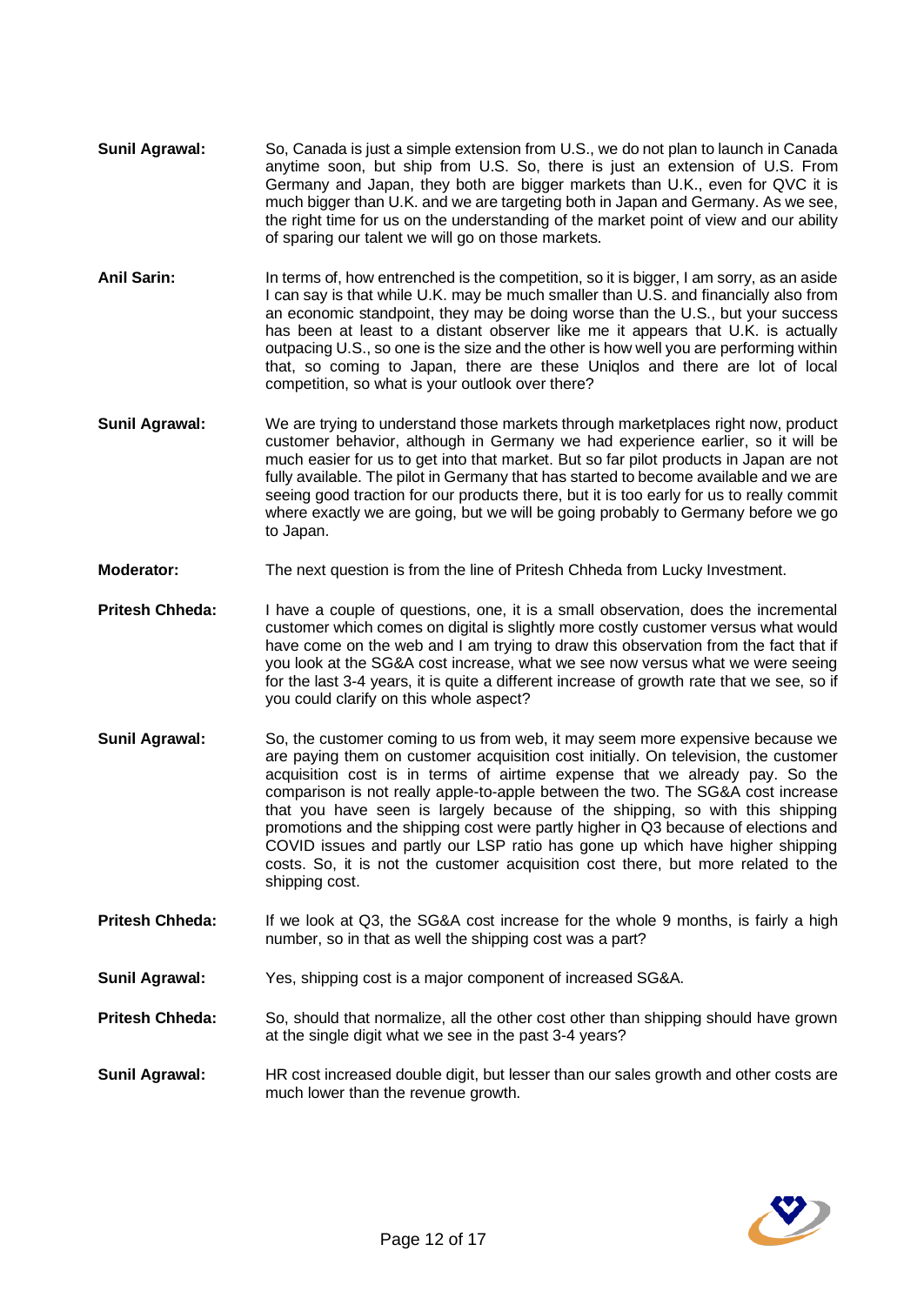- **Pritesh Chheda:** My second question/observation is, we have gone on the Walmart as one of the third-party position in Canada, isn't it a slightly conflict of interest there and what are the terms of trade and what is the idea behind being in Walmart?
- **Sunil Agrawal:** So, we are in Walmart U.S. now as well as in Canada. Walmart U.S. has been doing very well for us as a marketplace and Canada was natural extension to that. I couldn't get your point about the conflict. Where do you get this conflict?
- **Pritesh Chheda:** Are these marketplaces similar? So, Walmart typically has a habit to even source themselves and they follow a source and sell retail model unlike Amazon and eBay which is a pure marketplace, so I was just wondering is there some dissimilarity between the two, Amazon type model and a Walmart?
- **Sunil Agrawal:** So from marketplace point of view, Walmart is trying to catch up with Amazon in increasing the marketplace presence. So, they are inviting vendors like us with open arms to come on their platform. Support that we are getting form Walmart right now is even higher than Amazon.
- **Pritesh Chheda:** And another question on the manufacturing side, so there are we going to get into textile manufacturing what you are answering to the other participant?
- **Sunil Agrawal:** As I mentioned that we have only 50 people in that unit right now. We will be expanding that as we are seeing success of that at capturing more margin for our own retail channels and we will continue to expand till we sustain. So, we will always have a mix of that, some in house manufacturing, some outsourcing, so we are outsourcing a lot of apparel from China and India also and we may also manufacture, so that we can discover the bottom cost and capturing their economic pie if we can, but we will always have a mix of manufacturing and outsourcing.
- **Pritesh Chheda:** It is like working more like a buying agency?
- **Sunil Agrawal:** We have buying agency ourselves in-house, but manufacturing is important for us to discover the cost and that is the potential growth area for us, apparel, and fashion for 40 plus demographics, so we want to discover the cost on that and also manufacture if it is something very low cost and if we can deliver cheaper than our third-party vendor, then we will manufacture ourselves.
- **Pritesh Chheda:** Manufacturing of shirts, trousers or shorts may be of that sort also or?
- **Sunil Agrawal:** Right now, what we are manufacturing is more of unsized apparel like what they call, kaftan's, so right now we are not into sized apparel manufacturing yet. For that we are going outside. So Kaftan is what we are manufacturing quite a lot in our small unit. Size apparel, we are sourcing from outside because we are not expert in that yet.
- **Pritesh Chheda:** And my last question is, in your 15% constant currency growth outlook, how much should repeat purchases be a contributor to this 15% constant currency growth and how much should be by virtue of new customer either by reach or by retention?
- **Sunil Agrawal:** I cannot give the specific component of repeat purchase within that 15% to 17%, I do not have it. But as I mentioned we have quarterly, monthly, even weekly, and yearly projections for all the 4R's. Now, there is an interplay of all those four, how much will be the reach in advertising on digital spaces, on television, what customer registrations we expect on the daily, weekly, monthly basis, how much is the retention rate we expect over next 3 years on each segment, how much is the repeat

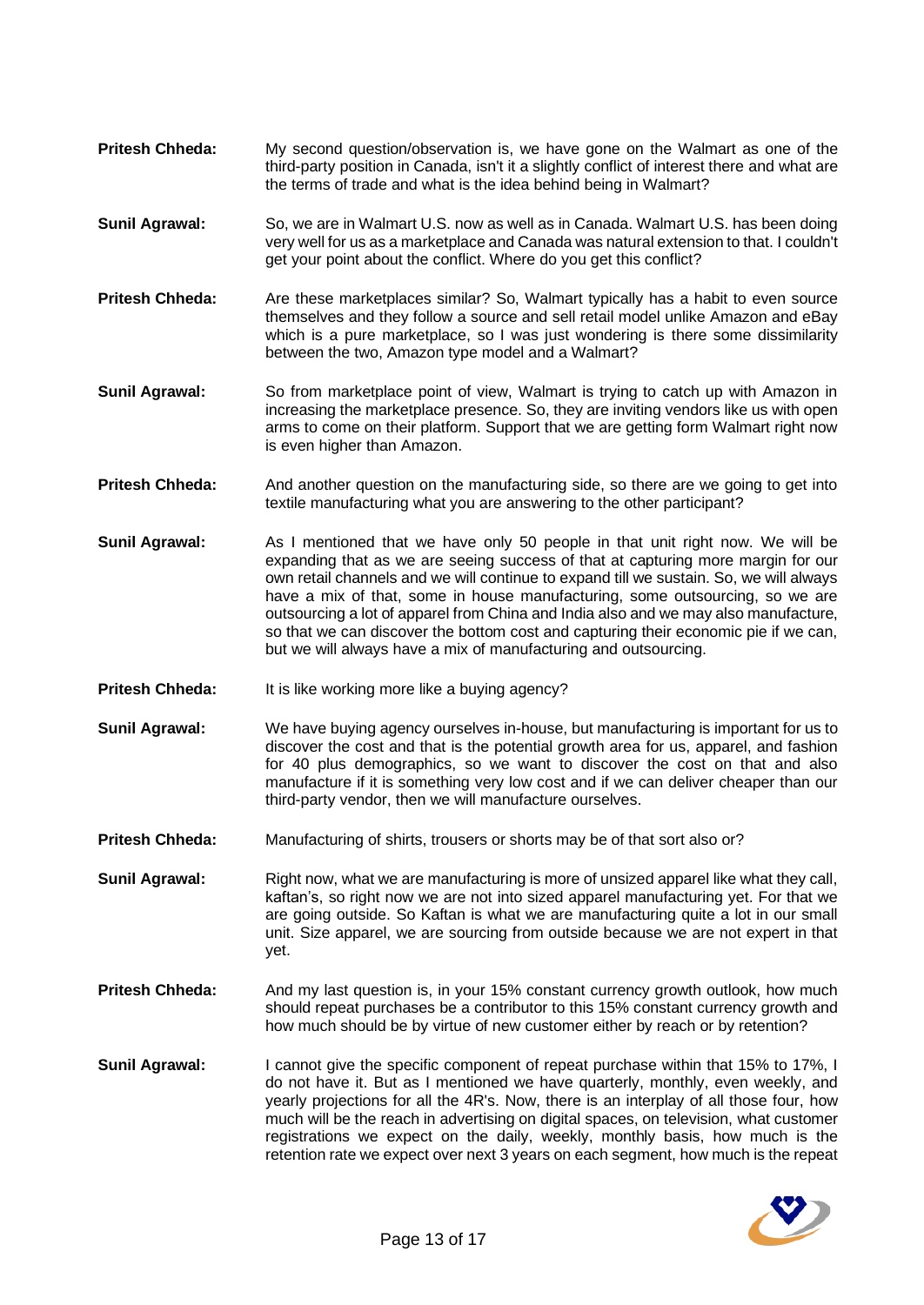purchase of them over next 3 years, so what we do is, we do 3-year larger projection and for next year we do details projection, but I don't have a specific component of repeat for that 15% to 17%.

- **Moderator:** The next question is from the line of Chintan Sheth from Sameeksha Capital.
- **Chintan Sheth:** One query I have on the initial remark you made regarding the customer preference changing towards value purchases, but the basic understanding about those U.S. and U.K. market being a developed market is that they are more brand conscious and not a saving economy as such like India. So, if you can elaborate more on this changing preference which we are seeing, vis-a-vis what they are, both the countries have received the cash subsidies from the Government and that has also played some part of increased consumption in the discretionary front, so if you can provide more light on that comment on customer preference changing towards value buy versus earlier brand conscious buying, they do?
- **Sunil Agrawal:** My comment on the value front was more to do with the current COVID environment and where many of the families have limited resources and unemployment is relatively higher both in U.S. and U.K., but in longer run, U.S., and U.K. both have tremendous audience for value conscious purchases. As we have seen, the Walmart has grown phenomenally well over decades in U.S. compared to say, Macy's, Saks Fifth Avenue, or Neiman Marcus they have not grown. So there are Macy's of the worlds are full priced retailers and Walmart are the discount retailers. So, discount retailers have consistently grown in U.S. and U.K. whereas full priced have not. So, value segment is always there, we will always be there, but current environment is little bit more towards value and we are driving that aggressively.
- **Chintan Sheth:** Second is on the gross margin trend, typically you did hint on higher logistic trade cost being passed onto the consumer led to lower gross margin, but anyways I was looking at our sales mix which you also alluded to that sales has increased from 32% last year same quarter to 35% this quarter and typically what we have seen is on the web portals, we have more discounted products moving through that portal and our ASPs are significantly lower than what we get that on the TV screens. So despite that if you look at our ASPs on the web also grown at 10% on a Y-o-Y basis. Despite that we have seen contraction in the gross margin, we did allude to the logistics part but if there is anything else you can highlight on that it would be helpful?
- **Sunil Agrawal:** There are three components on that. The live programming goes through web for the audience who are not watching TV, who do not have access to TV signal, there is a fixed price catalogue of all the inventory we have in the warehouse that is published on the web and the third is the rising auction. So rising auction model is where the margin is lower and that is mostly an exit mechanism of our remainder of inventory from television or from the web or aged product. So that is why we don't have problem of inventory piling up as you might have seen. Now, margin on FPC and on streaming is similar to television, so there is no difference there and rising auction, as the percentage of web will not grow as much as the web sales will grow. The marketplace margin is high, social DR margin is high, catalogue margin is high and web TV margin is high, only rising auction is low. So margin wise, we don't see an issue as we increase the percentage of web business. So as the percentage as we saw, there is a very slight contraction in gross margin. Our business model is to continue to be above 60%. So, they will be sometimes you see lower, sometimes you will see higher, but there is not much to read into that except the shipping revenue may get contracted in coming times to follow what Amazon model is, but we will try to compensate that by increasing the gross margins.

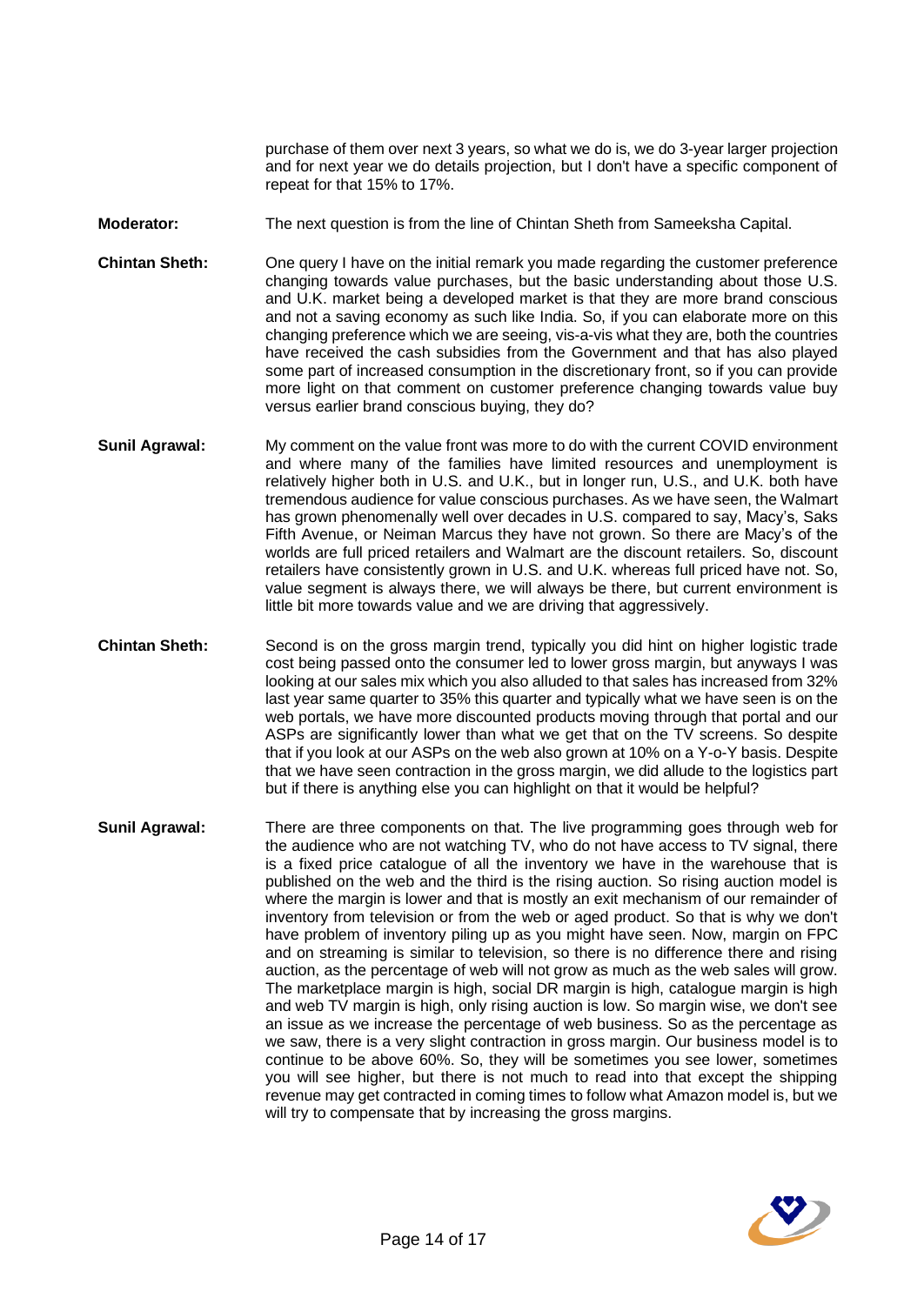- **Chintan Sheth:** Then lastly on this, the subscription model which we piloted in U.K. and are we planning to replicate in U.S., have we launched it or are we in the process of it?
- **Sunil Agrawal:** We have not launched it yet; we are still evaluating how U.K. is doing and are evaluating what will be the impact of that in U.S. when we launch. So, we will decide on that, may be 6 months down the road, where we want to go whether we want to roll it out in U.S. or not.
- **Chintan Sheth:** So how has been the traction there in U.K., because if I compare the Amazon Prime in U.K. versus our annual package or monthly package, both are priced similar, but what we get in Amazon is on the top of the shopping experience and delivery experience, they also offer entertainment. So, I am just trying to understand whether, how is the traction we are getting in the U.K.?
- **Sunil Agrawal:** Amazon does add lot more value into their package, than what we have added so far. But so far, we already have a good number of customers, actually the velocity of customer engaging with that program is higher than our expectation and we expect to add more to the pot in coming months. So we are working on initiatives internally. We can't share right now what all those initiatives will be, but we plan add more of those initiatives. That will not be dilutive to us, but customer will pursue more value to that.
- **Chintan Sheth:** And on the IT front, the web portals and mobile apps, any improvements and anything new we are planning over there, any investments apart from what we are doing? I can look at Reevoo being the part in the U.K. web portal, but the similar kind of engagement is missing in the U.S. portal?
- **Sunil Agrawal:** We are constantly learning from each other and improving the customer experience and trying to improve the customer experience on both the portals, the U.S. and U.K. learn from each other. For example, in U.S. has Better Business Bureau that is the rating system which is not in U.K., so we are trying to gain customer confidence in each position, each geography where the customer would relate with them.
- **Chintan Sheth:** Because selecting a product on the Shop TJC, U.K. website is easy, as we see the Reevoo benchmarking in terms of rating with a specific product, that is missing in Shop LC, U.S. We were hoping to see the BBB website this quarter, but it was not working, so I was wondering whether we have hands on Reevoo like feature in the Shop LC, U.S. that will be more intuitive to your customer in terms of buying experience?
- **Sunil Agrawal:** In U.S. we focus more on product level rating by the customer and we follow up. If there is any negative rating, we follow with customer, we look at the product closely, so there is a team for dedicated focus on the customer ratings and improve the rating constantly.
- **Moderator:** The next question is from the line of Astha Jain from HEM Securities.
- **Astha Jain:** My question is that can you give me the breakup of the gross margin from U.S. and U.K. geography, I mean what kind of margins we are garnering in U.S. and U.K. geographies, can I have the breakup of those margins?
- **Sunil Agrawal:** U.S. gross margin last quarter was about 56% and U.K. was 55%, so remember that these U.S. and U.K. gross margins are clubbed with supply chain gross margins to come up with a total group gross margin. The sales from supply chain are netted off

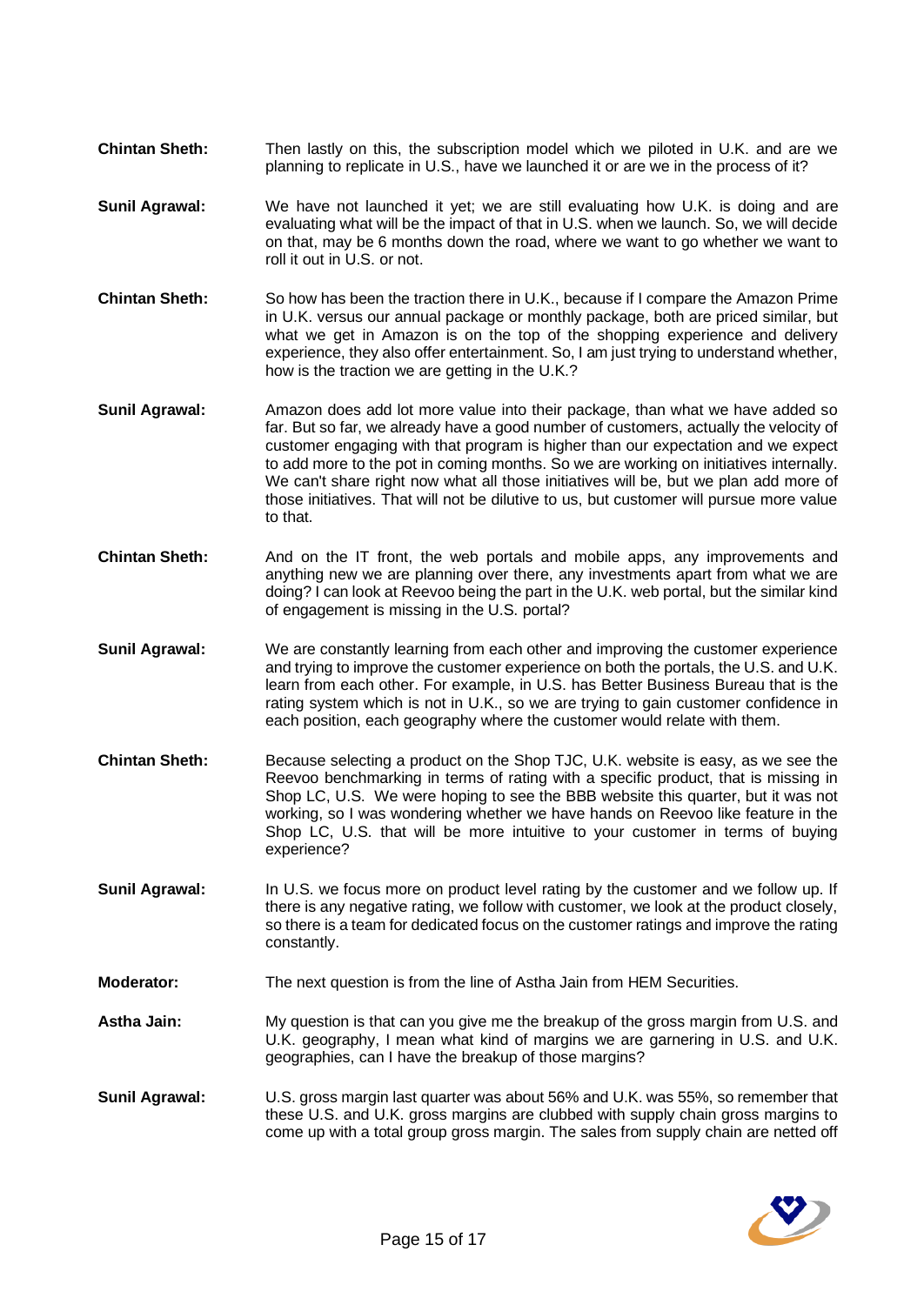against the purchase of retail units and that is why group gross margin was 61.4% last quarter, whereas U.S. was 56.2% and U.K. was 54.9% to be precise.

- **Astha Jain:** And Sunil, can you just give me, like what kind of gross margins we are garnering from TV and web in these geographies if it is possible for you? I just want the aggregate numbers for TV and web?
- **Sunil Agrawal:** It is too much of detail, so Dipti will get in touch with you, she will give those details to you.
- **Astha Jain:** One more question from my side, because in the last two quarters, we have seen due to the pandemic situation brick-and-mortar kind of sale was at halt but now I am feeling that it is now coming back to the normal, so what are your views on that? Are we maintaining the growth levels because even in India also we are seeing now people are moving towards shopping and all, so do we see any sort of impact on the web or TV for this, I mean reopening of the economies or something like that? Any comments on that?
- **Sunil Agrawal:** Definitely, we believe there was a positive impact on the Company because of COVID 19 and that is why the growth we have seen is what you have seen. That is why next year we are giving a guidance of 15% to 17% on this accelerated growth where we may have people not be at home as much as they were during pandemic, but with all the initiatives in place we have, we are confident of achieving 15% to 17% for next financial year. For this complete year on constant currency basis, I am giving this for this current financial year, they are giving a guidance of 21% to 23% growth for the full financial year.
- **Astha Jain:** And another question is that, can you throw some light on our EMI and how the things are going, what are the policies and have we created some sort of bad debts or something like that, have we taken into account everything and then we have done this projection because I am seeing that your Budget Pay, they are increasing constantly, so any views on that part, what is the policy behind this if you can throw some light on it in detail?
- **Sunil Agrawal:** We give Budget Pay to the people who have credit card, or they give credit card information to us. So, if they have credit card, then we assume that they have a creditability and they have credit worthiness. So first payment, we collect right away and balance 2, 3, or 4 payments we collect over next 2, 3, 4 months. Our bad debt ratio for budget pay over first year is below 1.5% and we project that kind of bad debt to go forward on the Budget Pay and we project that in our financials.
- Astha Jain: So, we are expecting this to increase forward, even on the inventories also, we are expecting the same sort of bad debt percent?
- **Sunil Agrawal:** On online, on rising auction, we do not give Budget Pay, but on TV auctions or FPC, we do give Budget Pay. On marketplaces and social DR, we do not give Budget Pay unless it is expenses, we give Budget Pay for only social DR, but not a marketplace, so it depends on what ratio will be higher, those Budget Pay expense will be there. Bad debt on digital and TV are not different, they are constant and are very miniscule, so we don't see much risk on bad debt going forward and we have a good collection process in house as well. We have partnership with our credit card company as well for collecting and we have in-house team as well to collect any delinquent receivables.
- **Astha Jain:** So, any sort of provisioning we have done for these things or have taken already or any view on that?